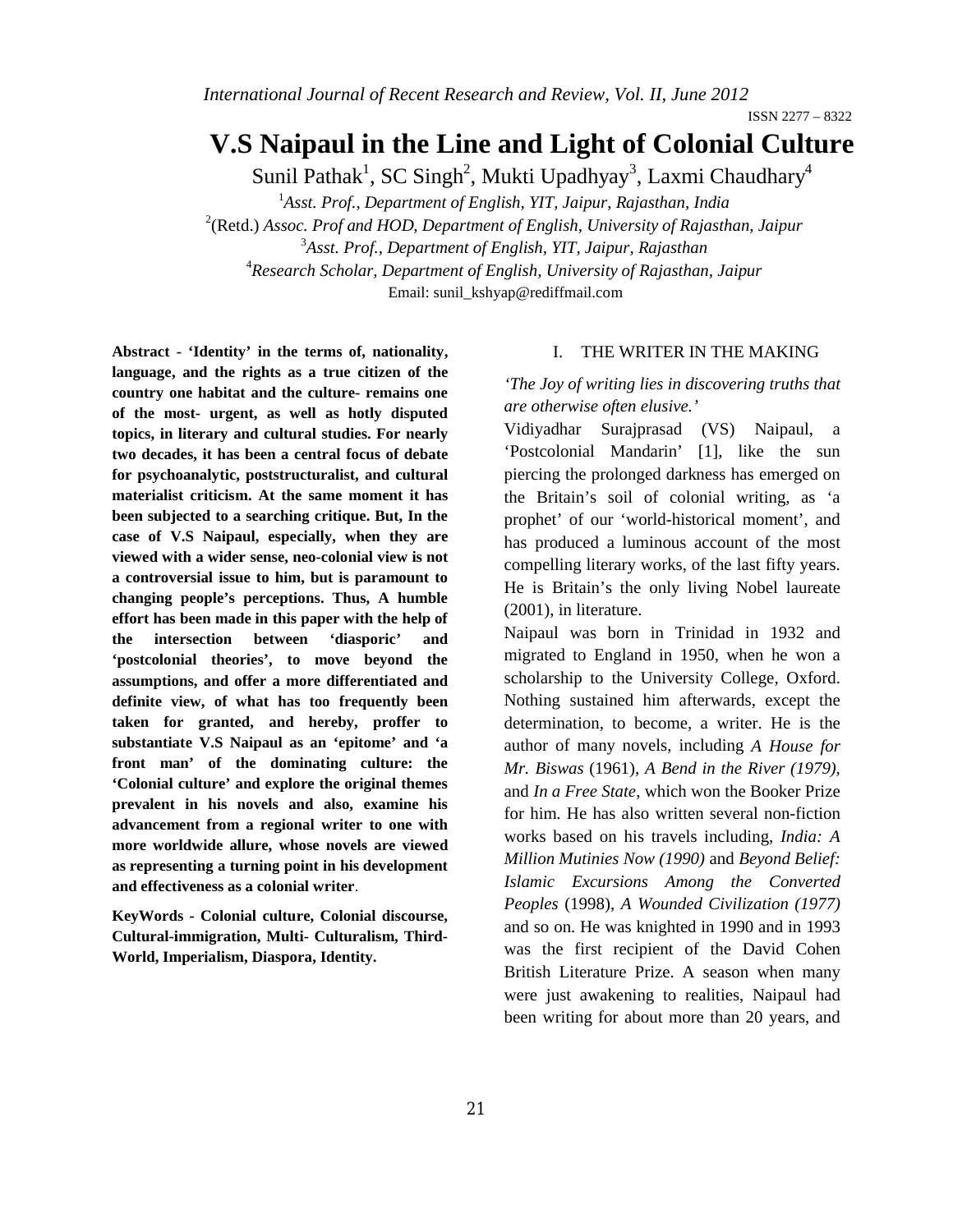established as an unrivalled and the most influential writer of contemporary world of literature.

## II. APPROACHING THE 'COLONIAL EPITOME', V S NAIPAUL

To accomplish the theme of present research paper effectively, the major *chefs-d'oeuvre* of Naipaul will be considered under three different heads: Firstly, the 'Roots and Continuity', under two sections viz., 'Naipaul: A Modern Prophet' and 'Colonial Reflections of the East and West', passing through which the origin of the Naipaul in contrast to his acceptance or non-acceptance in a different land will be probed into. Secondly, the 'Assimilation and Difference' will be crossexamined under the next two segments i.e., 'Floating Between the Three Worlds' and 'Naipaul's Ideology of Colonial Discourse' to make a speculation of his political and authoritative control over his ethical and cultural identity, which retains his distinctness. Finally, the 'Construction of a New Identity' under the heading 'Colonial Writing, *A sine qua non* of Naipaul's Identity', where Naipaul's own efforts to build up a collective national identity under British civilization, on the western land will be critically analyzed.

This paper pursuit, analyses what is unexplored or unsaid, or less said, by the critics and makes an approach to the psychological and cultural forces, that support the notion of Naipaul's assimilation with the colonial world, with a complete picture of the mind and body under colonialism.

Also, it is intended to, make an in-depth and insightful study, of the existential predicaments of the various protagonists, the techniques as well as the style-aphoristic and epigrammatic-of writing, adopted by the writer that connotes him as 'a no mean performer' in the world of writing and writers. Including all of his major literary works for the period 1957 to date, which must

be said, are Naipaul's 'the fount of knowledge' of the colonial and the 'diasporic' epoch.

This will honestly be not only simplifying his work, but also, formulate a better familiarity with and understanding of his works for the upcoming scholars.

### III. NAIPAUL: A MODERN PROPHET

The biography of a writer or even the autobiography will always have Incompleteness. At present, the most rational debate characterizes, West Indian literature, as a tradition within a tradition, an outgrowth and extension of the western mode of writing [2]. This creates an environment of literature just like the colonial experience of the West Indian writers themselves, who are striving to find an identity for themselves and their dexterity that is distinct-from the borrowed forms of the colonial authorities.

Naipaul's belief in a new form of autonomy for the human is liberating. He is a writer who encourages us continually to question, to write about the world with the freedom of a person with no home, no country, and no affiliations. His testimony, his witness, set the bar high for other writers.

V.S. Naipaul changed the way the fiction is understood and written, without qualification. As he has said so well, "The books have to look after themselves, and they will be around as long as people find that they are illuminating". His books will certainly look after themselves, taking on the personified life of text living on outside and apart from their author. Naipaul is, foremost, an ascetic writer, dedicated to seeing the world clearly and without sentimentality. He has often said, "Good writers have always looked for truth".

In Patrick French's recent authorized biography of Naipaul, *The World is What It Is (1988)*, we find, that Naipaul is just increasingly straightforward about his life. His forthrightness, his apparent lack of repentance, cause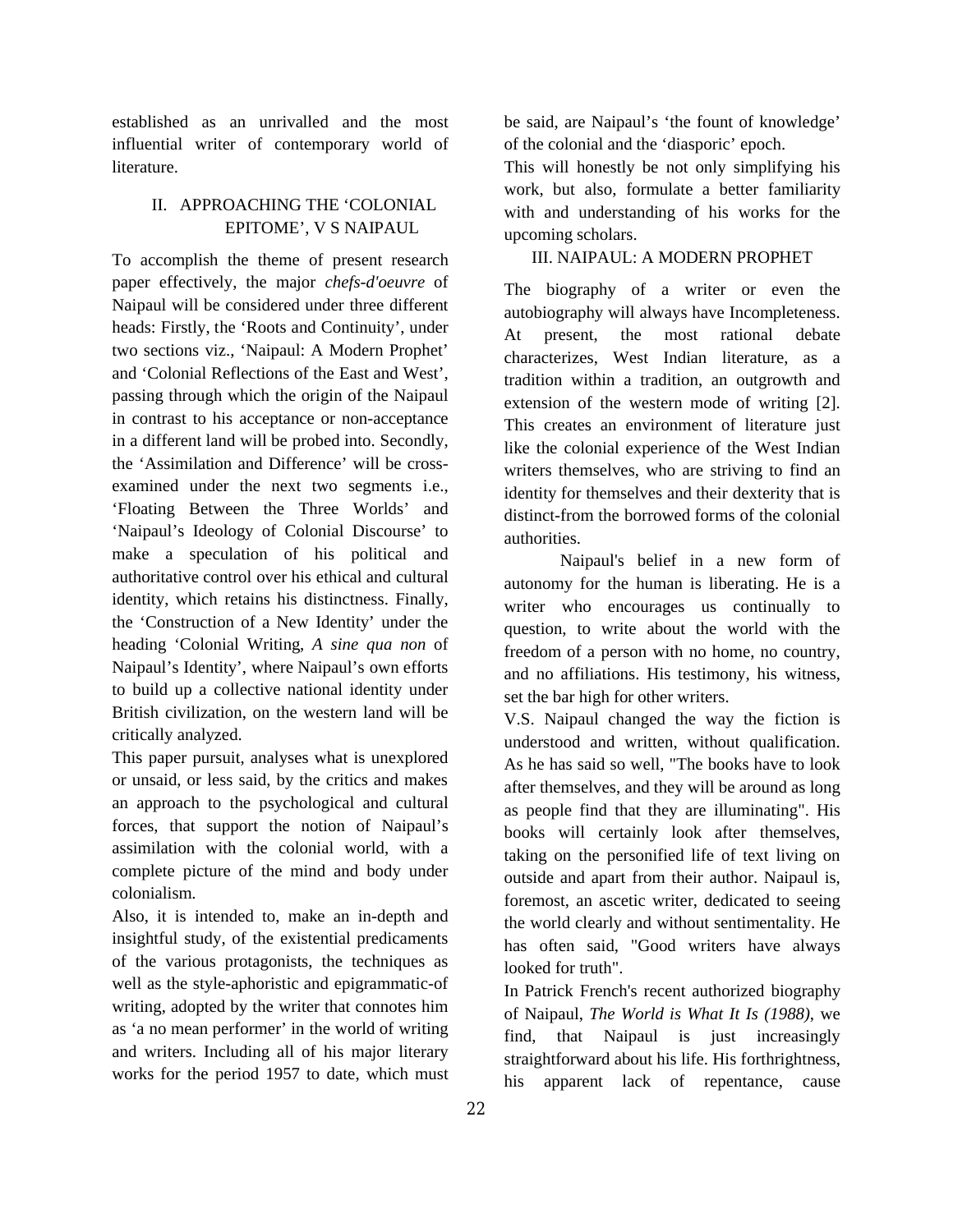discomforts. The society has got to examine the writer and the writing on a social podium.

Undoubtedly, the 'colonial experience' is the theme that confronts each West Indian writer, and his attempt is a resolute confrontation between himself, his inner needs and his history. It is worth quoting, the comments of James Gordon Farrell (1973), about the relevance of the theme, in the following passage:

West Indian fiction is distinctive for its intense social consciousness. Faced by a society formed through slavery and colonialism, whose values have never been defined before, the novelist in the West Indies must recreate experience and simultaneously create the standards against which such experience must be judged. Criticism of West Indian fiction, itself, has tended to be an evaluation of sociological truth, perhaps to the detriment of analysis, which aims at making statements about literary merits [3].

In absence of this universal premise, it would be very difficult to establish the literary merit of any West Indian work of art. Even, Edward Said has argued, that Naipaul "allowed himself quite consciously to be turned into a witness for the Western prosecution"[4], promoting "colonial mythologies about wogs and darkies".

Naipaul inscribes in *The Middle Passage (1962),*  "Living in a borrowed culture, the west Indian, more than most, needs writers to tell him who he is and where he stands" [5].

The primary relevance, of this paper assignment, in today's literary society, is, to visualize Naipaul's literary heritage, which responds to the quest for cultural identity, to him, and the peoples, who are culturally or ethnically, circumscribed and dwelling within a colonially assimilated world.

Naipaul in a true sense can be venerated as, a 'modern prophet', who with his literary-intellect, elaborately carries on the tradition and culture that originates in the soil of his 'Belles-Lettres'. He possesses the unparalleled 'Philosopher

Sensibility' to transform rage into precision and turn the harsh reality into an experience perfectly, with a vigilant-style and allows events to speak with their own intrinsic satire.

### IV. COLONIAL REFLECTIONS OF THE EAST AND WEST

Firstly, Naipaul's autobiographical work concerns itself with the bitter knowledge that, for all its pretensions to the contrary, the English canon is an incarnation of English imperialism. Secondly, in his ethnographic and travel literature, Naipaul addresses the lie of the 'civilizing mission'. In other words, closer examination reveals that, for all its apparent concern for the cultural and civilizational 'betterment' of its colonial subjects, the English empire was a profoundly narcissistic enterprise. And finally, in his rewriting of a familiar postcolonial trope, Naipaul battles with the discovery that the 'real' England bears little or no relation to the one imagined and constructed in the colonial periphery. The subsequent section looks at Naipaul's disclosure of his fraught relationship with the imperial metropolis, with a specific focus on his negotiations with the English canon. Describing the East and The West, Naipaul introduces the association between the British capital and the offshore spheres of its empire. Raymond Williams in his *The Country and the City (1973)* puts in the English pastoral as a generic evidence for the metropolis and the rural periphery and also revels the pastoral underpinning of the colonialism. The oeuvres of Naipaul, *An Area of Darkness* (1964) and *The Loss of El Dorado* (1969), suggest, a similar ideology of the colonials in the East and the West for the setting on the English colonies and hence establish and the colonial identity. When Naipaul travelled India in desire of discovering his childhood memories, he found England in its place. Everywhere, he found this unwelcome surprise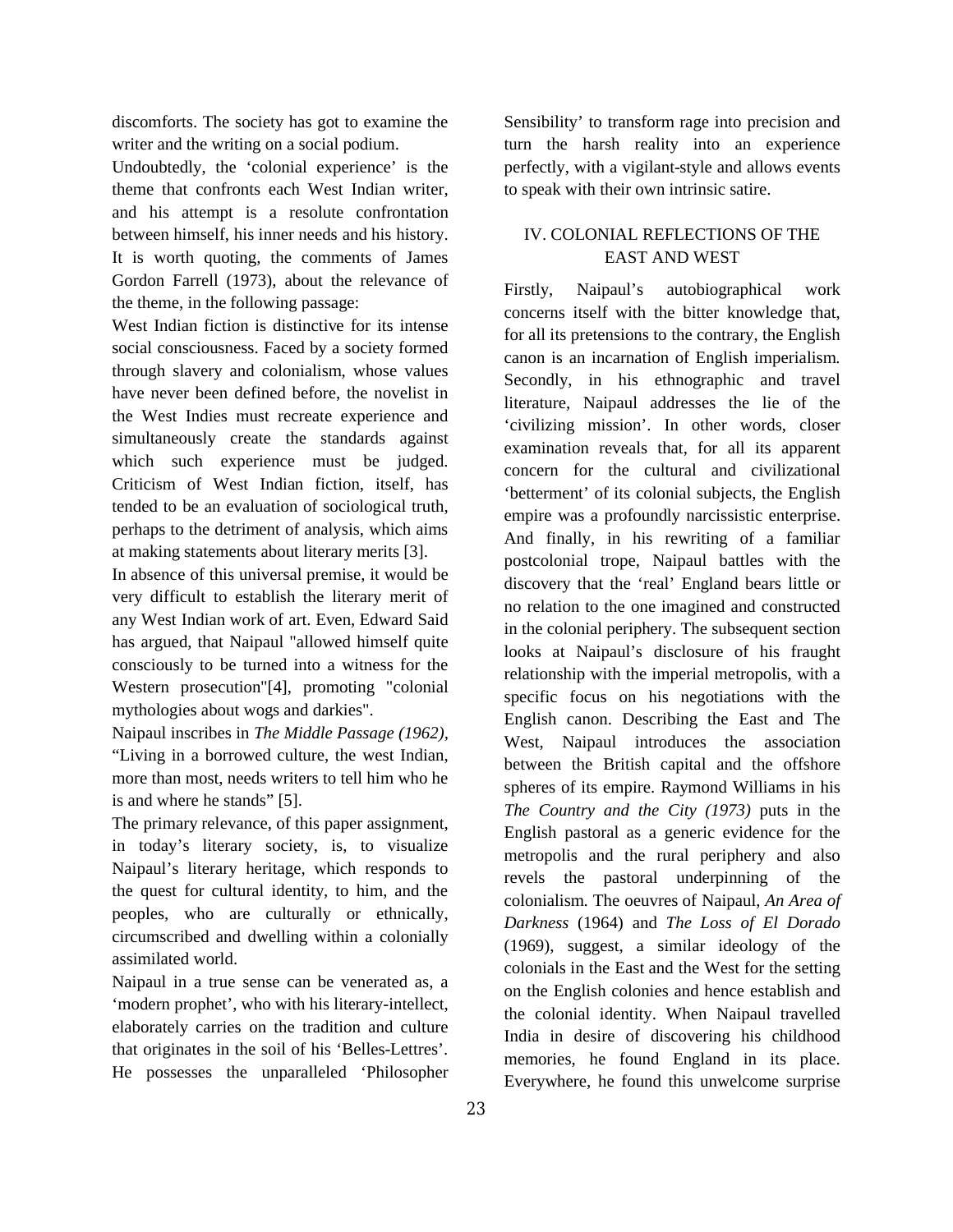of 'Englished landscape'. Naipaul has reacted to such disparity colonialism in the East, where the literary history of the word 'British' from Austen to Forster, makes a swing from a geographical idea to a cultural ideal. 'Between the two uses of the word', as he writes, 'lie a hundred years of industrial and imperial power'. The West is the yet another overlooked plot for England's imperialism. Naipaul on himself describes it as a colonial aspect of the taste for pastoral'. It must be said that Naipaul skillfully transforms a beautiful description of the imperial justice into an influensive narrative, which is more concerned with a struggle over the signification of Englishness. To such imperialism of the East and West, Naipaul denies forgiving the colonial world for its own uncontrolled defeat to the English myths; this theme is well described in *A Bend in the River* (1979). In a nutshell, Nipaul's studies of the East and the West bemoan the egocentricity of colonial empire.

# V. FLOATING BETWEEN THE THREEWORLDS (INDIA-TRINIDAD – LONDON)

Critics see Naipaul, almost fit to claim this identity acquired into a new 'cultural hybridism' at once, on behalf of these facts: First, his childhood Trinidad being, a former British colony, he is a writer from 'a country with a history of colonialism'; second, he migrated from Trinidad to England for his education and to start and continue his career as a writer; and third, he is descendent of a migrant family, as his ancestors came to Trinidad from India as indentured labourers, all of these countries being former colonies of the British Empire.

Naipaul, in one of his text in a sequence, comments 'People come and go all the time; the world has always been in movement.' His composition *A Way in the World* (1994) inculcates a clustered but interwoven ideology.

Now, he establishes himself into a community of travel writers whose expeditions are temporally wide-ranging from India to Trinidad to Oxford (London) as well as encompasses the three worlds of socio-cultural space. Naipaul declares in his 2001 Nobel lecture that his 'aim has always been to fill out [his] world picture', and this travel writing is the greatest aid which extended technically, allowing him to take in a wider and more complex 'world view' [6]. These comments seem to support readings of his work as 'trans-spatial' and 'trans-cultural'. This paper discusses the relational process that connects, without merging, his subjects positions at various phases of his life.

Naipaul's worldwide visions and narratives of political affiliation, do intimate the possibility of associations beyond national, ethnic and cultural margins of the three worlds.

# VI. NAIPAUL'S IDEOLOGY OF COLONIAL DISCOURSE

Naipaul, allegedly, remains free to animate the outdated diction of Imperial-empire. Joseph Epstein writes, 'It may be that among living writers only Naipaul is able to speak of 'barbarian peoples'; only he can say things that... in the mouths of others would straight away be declared racism' (cited in Nixon, 118). Nixon would argue, Naipaul's literary success in England, especially through the 1970's, accrues, in part, from his racially secured license to condemn the third-world. But Said, vetoes Naipaul from the postcolonial counter canon, and coins him as the most shameful variety of eurocentricism. He writes of him as a 'thirdworlder' denouncing his own people, not because they are victims of imperialism, but because they have an innate flaw, which is that they are not English.

Through the pages of Edward Said's *Orientalism*, we learn that the non-West (during 80's) having been occupied with the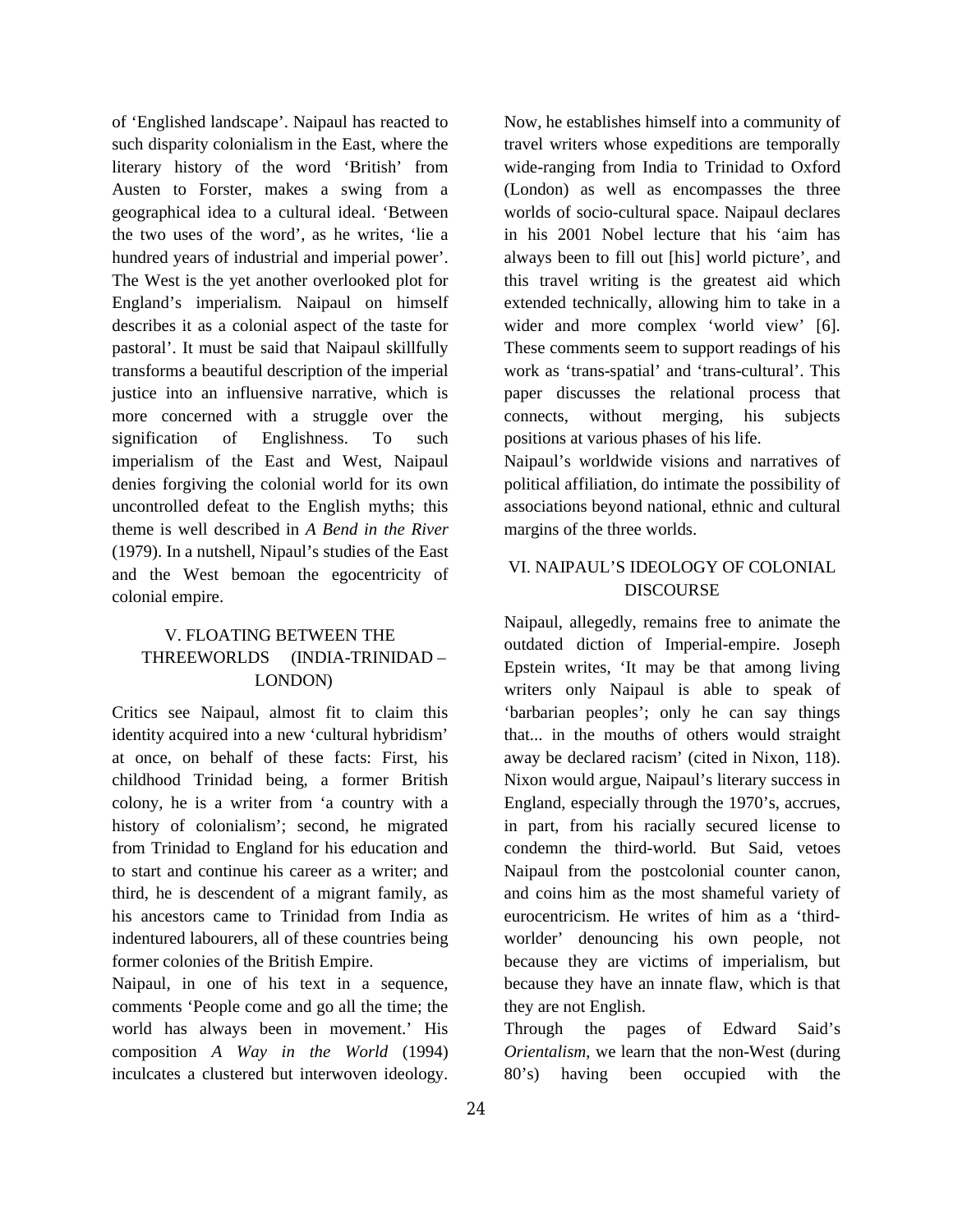constructions and representations of imperialism, a new tendency hunts for a reversal of the imperial gaze, with the colonized cultures and their 'travelling and writing figures' made of England and it's empire, when they arrived as emigrants, expatriates, travellers, in the 'mother country'. Each of these perspectives, as we perceive, offers an alternative of Naipaul and his oeuvre. Albeit still incipient, it must be the shift in attitude and the changing nature of postcolonial critics who condemn Naipaul explicitly as an apologist for empire, a few recuperation reveals Naipaul as a man who is a 'casualty and victim' more than an associate of imperialism. But, viewing through the glass of colonial discourse analysis, Naipaul has emerged as a native colonial performer, conspiring opportunistically with imperialism and neo-imperialism reforms of the third world.

# VII. COLONIAL WRITING, *A SINE QUA NON* OF NAIPAUL'S IDENTITY

V.S. Naipaul, often described, as a writer of the 'Colonial Literature', and with no other reference point, than the British Empire. It is not to wonder, when the 'Literary Academicians' regard him as, 'the grand old man of British literature's [7]. Above all, he has acquired, one of the most contested literary reputations, of 'Contemporary Literature' [8]. A few literary figures, in recent memory could excite, such passionate admiration as, he has.

He has, all-time, remained among, the 'conscious literary adherents', as, 'an extremely controversial personality' [9] on account of which, his readers have been sharing his 'wealth of literary art'. It would be worth mentioning, a few literary legends, who chant the praises of Naipaul for his exquisite mastery of English language, such as, Edward Said (1935-2003,a well-known Palestinian American Literary critic and theorist and an outspoken pro-Palestinian activist.), Derek Walcott (1930-, a Caribbean

poet and winner of the 1992 Nobel Prize in Literature), Chinua Achebe (1930-, Nigerian novelist and poet), Irving Howe (1920-93,an American literary and social critic), and Salman Rushdie (1947-,an Indian-born British novelist and essayist).

To sum up, he has been confronting with his readers -ranging from, a critic to a philosopherwith a wide spectrum of literary oeuvres, for more than half a century. For this reason, Patrick Swinden, (a senior lecturer in English literature at the University of Manchester) observes him as "one of the finest living novelists in English"[10].

Of large and varied body of Naipaul's 'literary craft', the readers, critics and reviewers, perceptive and appreciative of it- have by and large, focused on various aspects and themes, such as, the 'Third World identity', 'ethnicity', 'racism', 'mythology', 'postcolonialism', 'multiculturalism', 'migration', 'gender' and a great many. But, the aspect of 'Colonial Culture', in his works has still remained unexplored. Perhaps, no complete and comprehensive work has been done in this segment yet.

Thus, a humble but inquisitive effort has been made at length, throughout this research paper, to explore and analyze what is unexplored or unsaid, or less said, by the critics and make a critical approach, to the psychological and cultural forces, to substantiate Naipaul, as an 'epitome' of the dominating 'Colonial Culture' along with his assimilation and absorption into the colonizers' frame, with a complete picture of the mind and body under colonialism.

Also, the theme of this paper discovers its intensity in the 'contemporary world', where cultural identity subsists as *a sine qua non* to the emigrated ethnic groups, which demand the endorsement of their cultural identity, into the mainstream, of 'the country of migration' of 'imperial horizon' that now prevails, like a customary truth.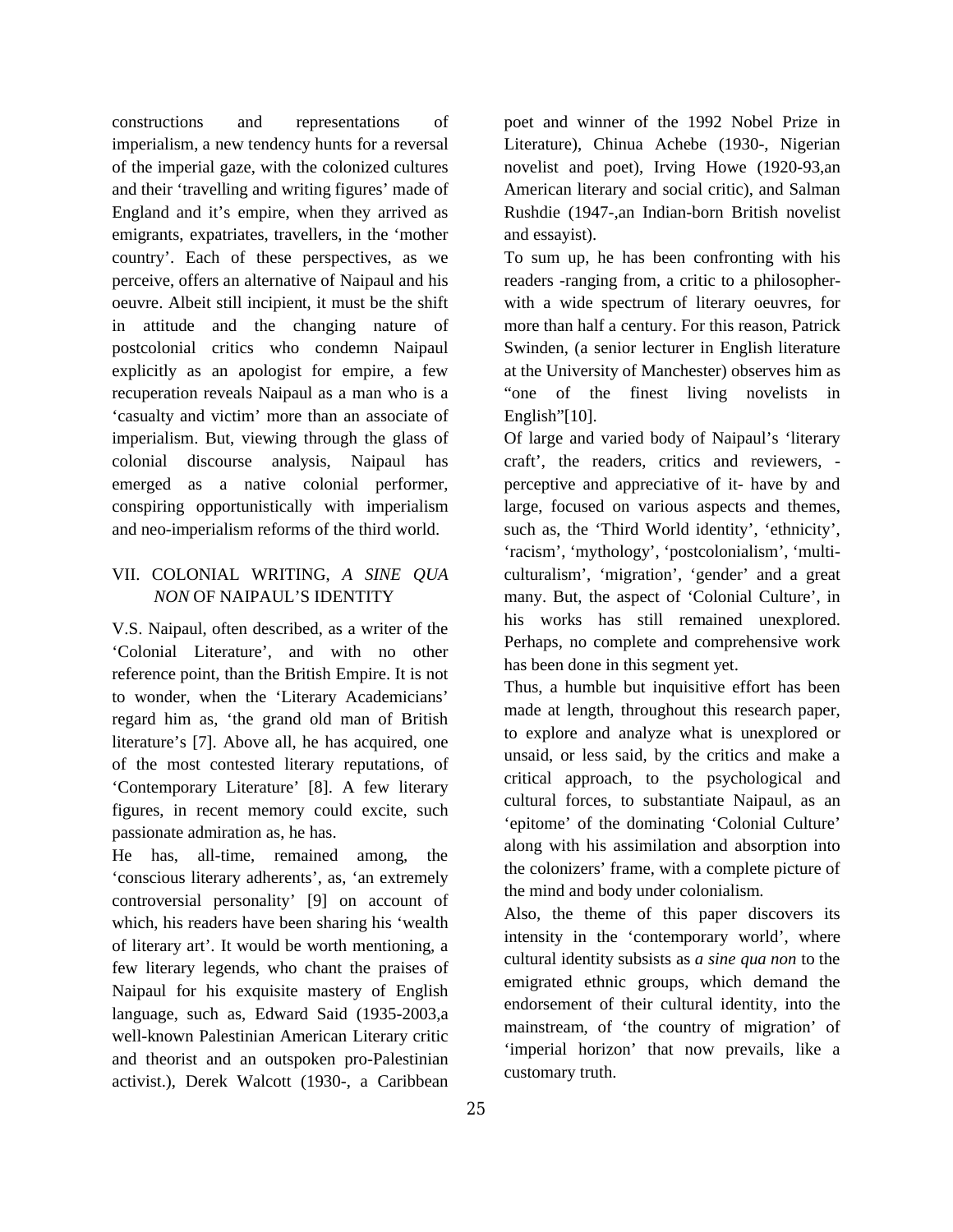In the 'Western intellectual climate' Naipaul, of his own free-will, appreciates the codifying and institutionalizing, often the crucial aspects of literary study, with the theme of 'cultural identity' and mull it over, as something, that has been going on, for a long time, which now -in the modern epoch -is apparently a necessary posture, in the new category of 'Commonwealth literary studies'.

The roots of thoughts coincide with Naipaul's in, reviewing the Press' book for *The New Statesman*, 24 September 1965:

"Things move so fast nowadays, even in the Literature Schools. Commonwealth writing, as we understand it is so new, and already it is being picked to pieces… it all seems to have been codified already. I know now, for instance, that the difference between the United States and Canada is that the United States had a revolution and Canada didn't. But I also get the impression that the point has been made so often before and has become such a received idea that it is now almost without meaning. Then there is the West Indian with his search for identity."

Judith Misrahi-Barak, [11] the editor of the bilingual book, significantly appreciates this uniqueness of opinion about the Early Trinidadian Naipaul does sustain with the unity of thoughts amalgamated with the diversity of perceptions that beautifies and enriches the literary portrait of Sir Vidiadhar Surajprasad Naipaul, that can be witnessed with any point of view.

Diane Mehta, (*The Atlantic Monthly*, Nov., 2001), on the one hand criticizes, "Naipaul's, Half a Life has a few problems, including some stilted dialogue and a scrambled, distracting chronology.'But on the other hand, praises him, by affirming about his candidness and honesty of narrative style:

"His style is so frank, it seems intimate, and the awful characters are studied and well crafted. Behind the matter-of-fact style is a cuttingly ironic view of human relations, and occasionally the author's voice simply overwhelms his narrator's [12]."

Subsequently, Landeg White, in *V. S. Naipaul: A Critical Introduction* (1975) points to the Naipaul's social inadequacies, and remarks:"Novels which set out to expose the inadequacies of a society whose history is one of slavery and exploitation are acceptable if the prevailing tone shows sympathy and understanding" [13].

Researchers and authors have also, explored into Naipaul's ambivalent feelings about the "clan'set in his literary works at a length of prose as well in an epigrammatic form of sentence, and have regarded it -the psychological explanation of his hostility towards mobilization for 'political change': "The clan that gave protection and identity, and saved people from the void, was itself a little state, and it could be a hard place, full of politics, full of hatreds and changing alliances and moral denunciations. It was the kind of family Life I had known for much of my childhood: an early introduction to the ways of the world, and to the nature of cruelty. It had given me, as I suspected it had given Kala, a taste for the other kind of life, the solitary or less crowded life, where one had space around oneself " [14].

Selwyn Cudjoe, in his popular work entitled *V.S Naipaul: A Materialist Reading*, (1988), portrays Naipaul's concern for the Imperial world, in his works:"A writer who has aligned himself with the values and preoccupations of the dominant Western culture,'[15] Derek Walcott, about Naipaul's prolific "literary art", (as cited at, www.guardian.co.uk/books/2007/aug/25/poetry. biography) hails him as "our finest writer of the English sentence" has attracted a great deal of critical curiosity.

We discover in the study, of Bill Ashcroft and his co-authors, to define the Naipaul's theory of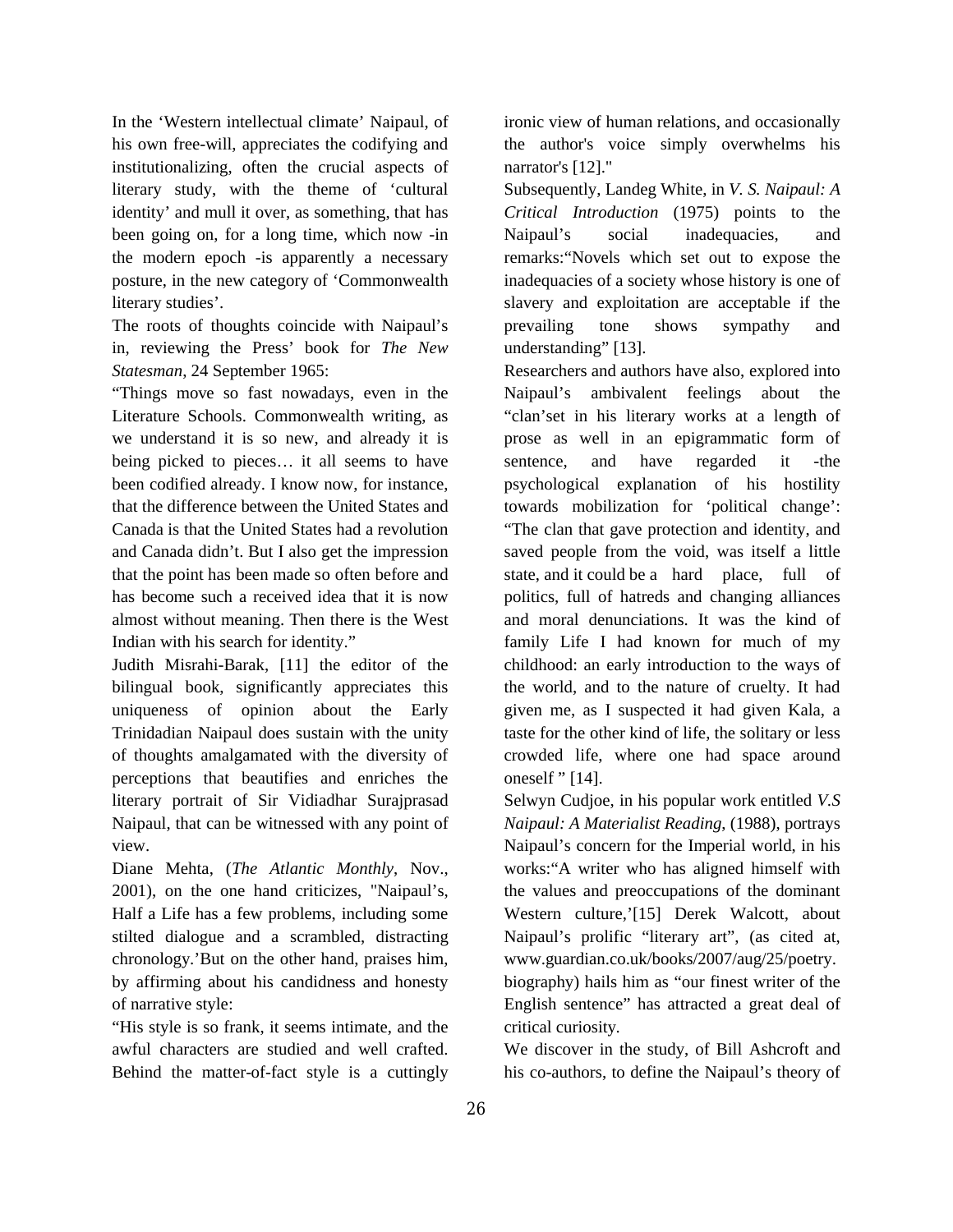postcolonial literature in their famous oeuvre, *The Empire Writes Back: Theory and Practice in Post-colonial Literatures* (1989), and maintain:"The idea of 'post-colonial literary theory' emerges from the inability of European theory to deal adequately with the complexities and varied cultural provenance of post-colonial writing" [16].

A strong support to this notion is, made by Robert Young in *Postcolonialism: A Historical Introduction (2001)*[17], firmly deems and points out to the political theory that it is an amalgam of the optimistic and pessimistic consequences of the peoples (nations) their cultures which may be either affected by hybridized city cultures, dominated colonialism or metamorphosed cultures.

For Naipaul's, *The Overcrowded Barracoon* (1972), critics consider, it as a book sufficing the reasons, why Naipaul, chooses the colonial societies, along with that of England, for a majority of his literary works, including the travelogue inscriptions.

Edward Said, argues for Naipaul's fiction and the travelogues, as an allegedly 'unsympathetic portrayal' of the 'Third World'. He delivers that Naipaul allowed himself quite consciously to be turned into a witness for the Western prosecution, "promoting what Said classifies as "colonial mythologies about wogs and darkies" [18].

Theroux differentiated more intelligently in his useful analysis of Naipaul's early texts and pointed out that Naipaul like many other postcolonialist condemnations boosts up the concept of ethnic and racial diversity egotistically. Theroux further criticizes Naipaul for his ethnocentric self that takes him far away from other postcolonialist writers disabling him to establish his own standard and class of identity [19].

A full-length study, of the fiction and nonfiction, together with the reviews, articles, essays, travelogues, the volumes of letters and the interviews of and about Naipaul, by the philosophers and critics-those dealing with 'postcolonial criticism'- allow us to deem that, there are sufficient documentations to substantially consider, Naipaul under the characterization of colonial culture and colonial writer.

Recapitulating the instance of John McLeod [20], in his Beginning *Postcolonialism*, puts forward, the necessary elements to spurt Naipaul, as supreme artist of the 'colonial culture' not withstanding that he was descended from a migrant family with a history of colonialism and its harsh consequences.

Very interestingly, Laura Ciolkowski, in *The New York Times Book Review*, on September 10, 2000, remarks:"He (Naipaul) elegantly expresses hard-earned wisdom about literature and culture, the political stakes of history and the relationship between the writer and the world" [21].

In a review of the *Enigma of Arrival* (1987), Bernard, Levin moved on to describe the author (Naipaul), as "an inquiline, an animal that lives in the nest or abode of another species: it was a reference to the stranger's in-between status that Naipaul thought fit very well his position as a writer, in this as in his other works" [22].

Prolific writer Brent Staples, comments, for Naipaul's interpretation of history through his two wonderful creations, *The Loss of El Dorado* (1969) and *A Way in the World* (1994) on the, ' an archaeology of the colonial impulse' [23].

Both Nixon and Cudjoe, attribute to Naipaul's fundamental, social and cultural values to his psychological reactions. Although, Cudjoe constructs from Naipaul's writings a psychopolitical biography of the man. In London calling: V.S. Naipaul, Postcolonial Mandarin, Rob Nixon analyses the rhetorical strategies of Naipaul's travel narratives for evidence of his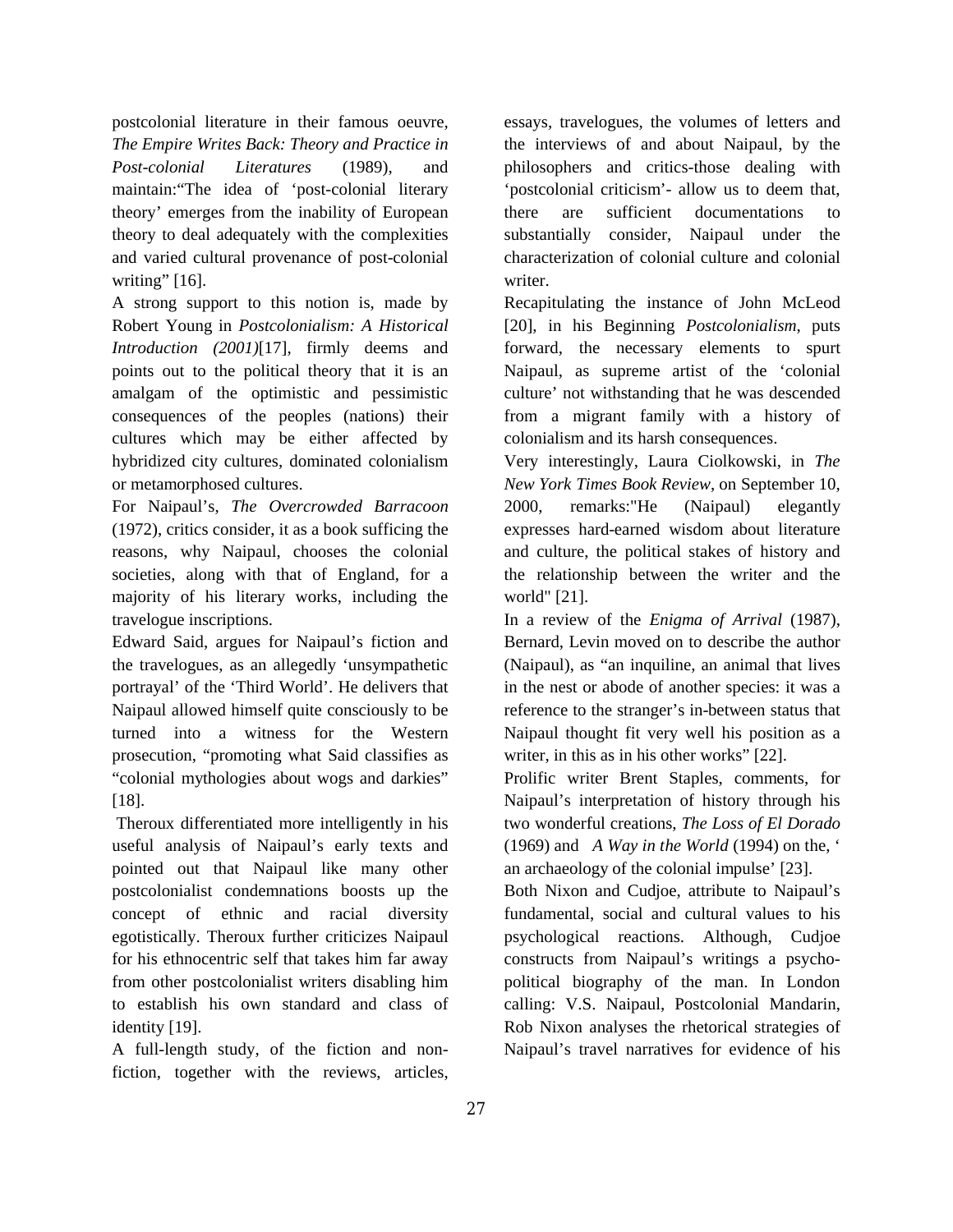commitment to the idealized imperial England of his imaginings [24].

To sum up it can be said that, a perceptive study of Naipaul's 'literary fount' reveals, that he subsists, entirely under the interpretation, of colonial culture whose journeys from that of his childhood Trinidad to the British-London and then in nearly most of the colonial spheres in finding the center -where he experiences several colonialisms -are spatially and temporally wide ranging.

Thus, Naipaul's unrivalled 'art of literature', has acquired immense 'hegemonic qualities' worldwide, with an authoritative leitmotiv over Colonial Culture. This exploratory paper on Naipaul, from the perspective of colonial culture, is not to prove critics' wrong for their comments on him (Naipaul) since they represent their respective cultural and political positions, instead, It intends to significantly procure the thought-provoking and deep-rooted theme that, the text wants to convey, through this paper assignment which doing so, I shall find a special satisfaction.

#### VIII. CONCLUSION

In absence of this universal theme, It would be very difficult to assess the literary merit of any West Indian work of art without first considering its sociological relevance. Thus the foremost relevance, of this paper assignment in the literary society, is, to visualize Naipaul's literary heritage, which brings to him and all others who are culturally and ethnically circumscribed. Naipaul said, only nonfiction could capture the complexities of today's world. It was a profound observation. And it speaks to a larger cultural situation. Naipaul's literary creation adopts an outgrown and extended mode of writing that can certainly be said as *sine qua non* of his Identity shows his writing as a literature as a tradition within a tradition. This paper also encompasses those west Indian writers who are still striving

for an identity for themselves and their writings which indeed has the "colonial experience" not unlike Naipaul's whose attempt is a tenacious confrontations between himself, his inner needs and his history with its bitter and painful intensity. Naipaul's feeling is reflected through his sea of novels of living in a borrowed culture, needs to tell the writers of the world who is he and where he does stand. He has promptly metaphorised the colonial experience for his texts. Naipaul has been able to successfully prove that West Indian literature is independent and original of its kind, which serves him as the best example by becoming the Nobel laureate on the colonial land. In a nutshell, Naipaulian texts are a special blend of humility and arrogance in which lies his true genius.

#### IX. REFERENCES

- [1] Rob Nixon, *London Calling: V.S. Naipaul, Postcolonial Mandarian,* New York: Oxford University Press, 1992, p.37.
- [2] R. D. Hamner, *V. S. Naipaul*, New York: Twayne Publishers Inc., 1973.p 1.
- [3] F.G.Rohler, "Predestination, Frustration and Symbolic Darkness in Naipaul's *A House for Mr.Biswas," Caribbean Quarterly* No.1, March, 196, 3.
- [4] "Edward Said on Naipaul" Archived from *The original* on 10 october 2007.
- [5] V.S. Naipaul, *The Middle Passage*, London: Andre Deutch, 1973.P.68.
- [6] V.S. Naipaul, 'Two Worlds', in *Literary Occasions: Essays*, (London: Picador, 2004 [2003], pp. 181-95(p.191; p.193).
- [7] Carter, R. and McRae J., *The Routledge History of Literature in English: Britain and Ireland,* London: Routledge, 1997.
- [8] Walder, Dennis 'How is it going, Mr Naipaul?' Identity, Memory and the Ethics of Post-Colonial Literatures. *Journal of Commonwealth Literature*, 2003. 38(3), pp. 5– 18.
- [9] Judith Misrahi-Barak, ed., *V. S. Naipaul: A World in Tension*, Montpellier: Cerpac, 2004, pp. 17-30